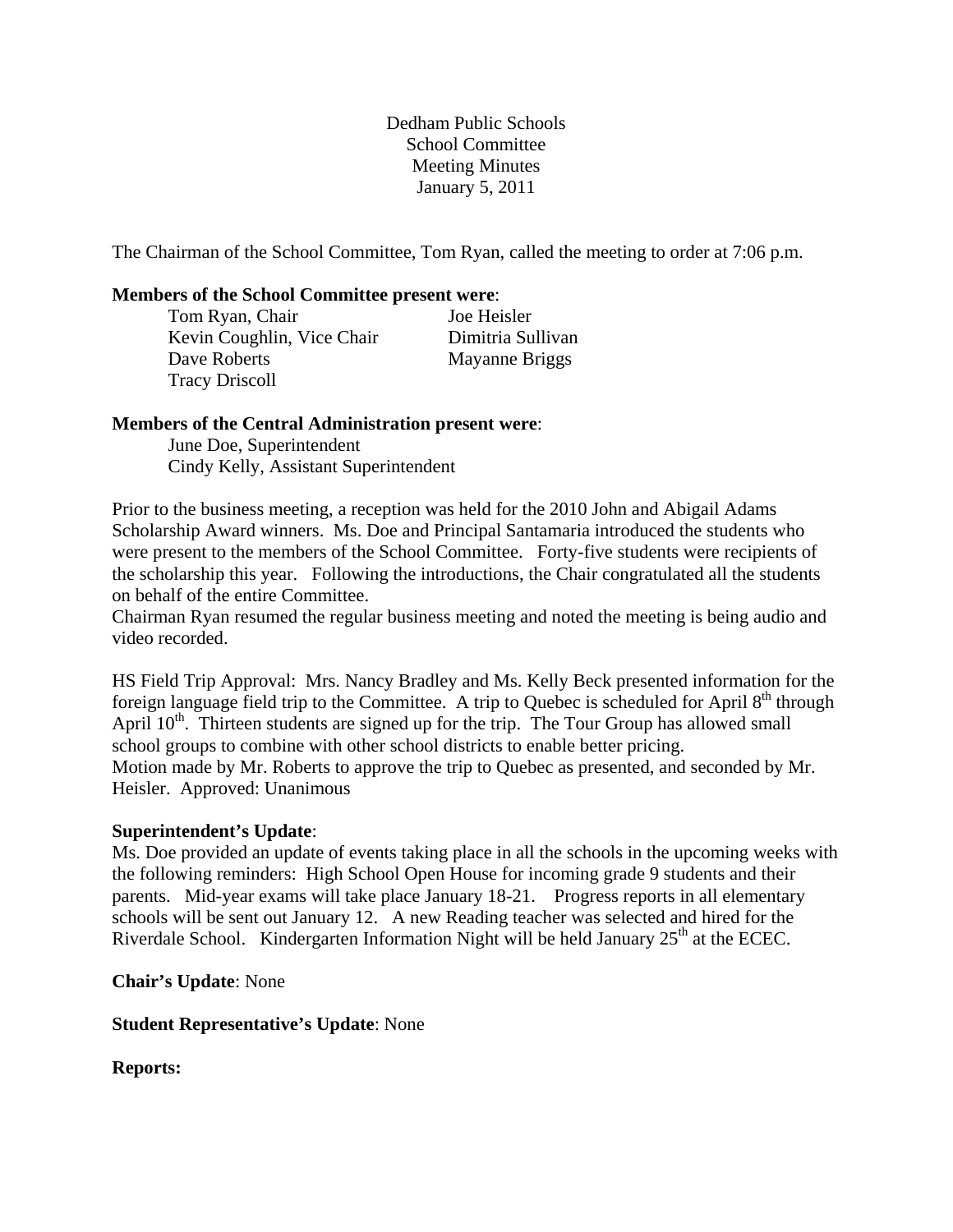Middle School Curriculum Update: Presented by Principal Gately, Assistant Principal Fraczek, Math Department Chair, Mr. Hickey, Director of Guidance, Ms. McCormick, and Math Seminar teacher Ms. Hilary Carlson. Brief introductions of Ms. Carlson were made. Year 3 of the Seminar Program has continued to evolve. A power point presentation was made to the Committee and materials were given to the Committee prior to the meeting. Program overviews of math, guidance, library-media curriculum were presented. The Guidance curriculum has been added to. "How to prepare students best for high school and life beyond" has been implemented as a companion to the existing curriculum. Library-Media has taken on a different focus and a curriculum has been developed aligned with Standards for Technology in Education, the MSLA Standards, and the American Association of School Librarians. Discussion: Concern that Seminar is still not taken seriously by parents whether it is based on the need to communicate the program objectives more effectively, or if there is confusion on the part of the students. It was suggested to communicate a "look ahead" what the plan is for the next four weeks of instruction as something that could be improved on to both the students and the parents.

### High School Class Rank:

Mr. Roberts informed the Committee that the Policy Sub-Committee met on January 4<sup>th</sup> to discuss class rank changes affecting the Class of 2012 and beyond. The Policy Sub-Committee, as stated by Mr. Roberts, recommends a motion that the class rank numeric reporting system be changed to a decile reporting system of class rank for the Class of 2012 and beyond as recommended by the Superintendent and the High School Administration. Mr. Roberts noted the School Council has unanimously endorsed the change as well. Motion seconded by Ms. Driscoll. Approved: Unanimous

### Life Threatening Allergy Policy:

Mr. Roberts informed the Committee that the Policy Sub-Committee discussed the allergy policy at the January 4th meeting as well. There was additional language added to the draft of the LTA Policy.

7) The Building Principal and the School Nurse will meet with PTO representatives to review and plan for any event with food.

8) The Principal will provide written communication about events with food to the parents of students identified with LTAs.

9) A follow-up Connect-Ed message from the Principal to parents of students identified with LTAs will be sent prior to the event.

The Policy Sub-Committee unanimously recommends the approval of the LTA policy as amended. The Superintendent and Supervisor of Nurses recommend adoption of this policy. Motion made by Mr. Roberts to adopt the LTA Policy, and seconded by Ms. Briggs. Approved: Unanimous

### **Approval of Minutes:**

Motion made by Mr. Roberts to accept the minutes from the December 13, 2010 meeting, and seconded by Ms. Sullivan. Approved: Unanimous

### **Donations:**